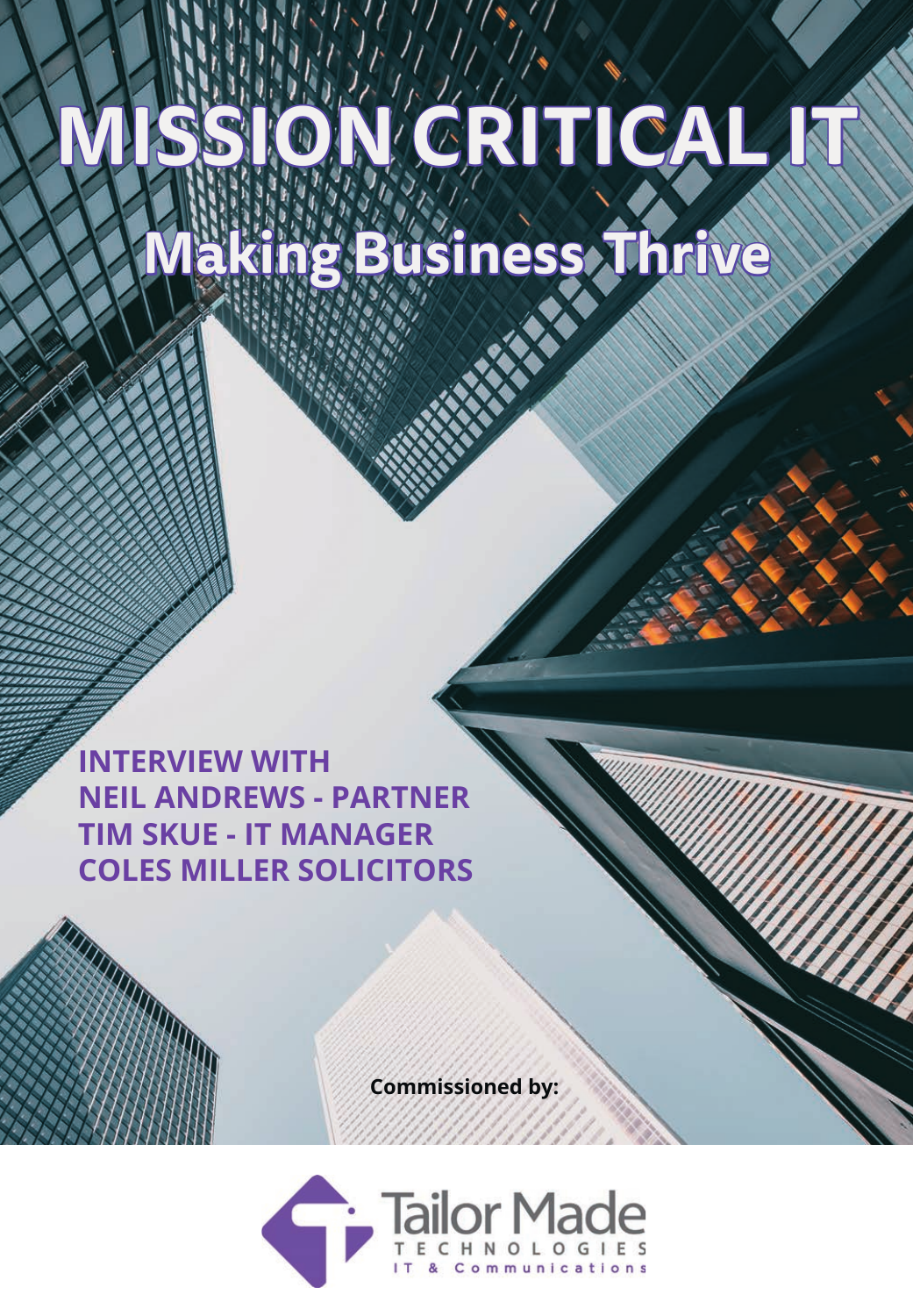### **Introduction**

Interestingly, Bill Gates once said that "the advance of technology is based on making it fit in, so that you don't really even notice because it has become part of everyday life."

Interestingly, because within a timescale which is unprecedented in business, IT has moved from supporting function to in effect, controlling function. So what could the influence of IT be, say, five years down the line?

This is one of the interviews for a book commissioned by Tailor Made Technologies and to be published by DECISION magazine, in which businesses which are really focused on the relationships with their staff and customers, share what they consider to be the issues they have to get right in terms of IT.

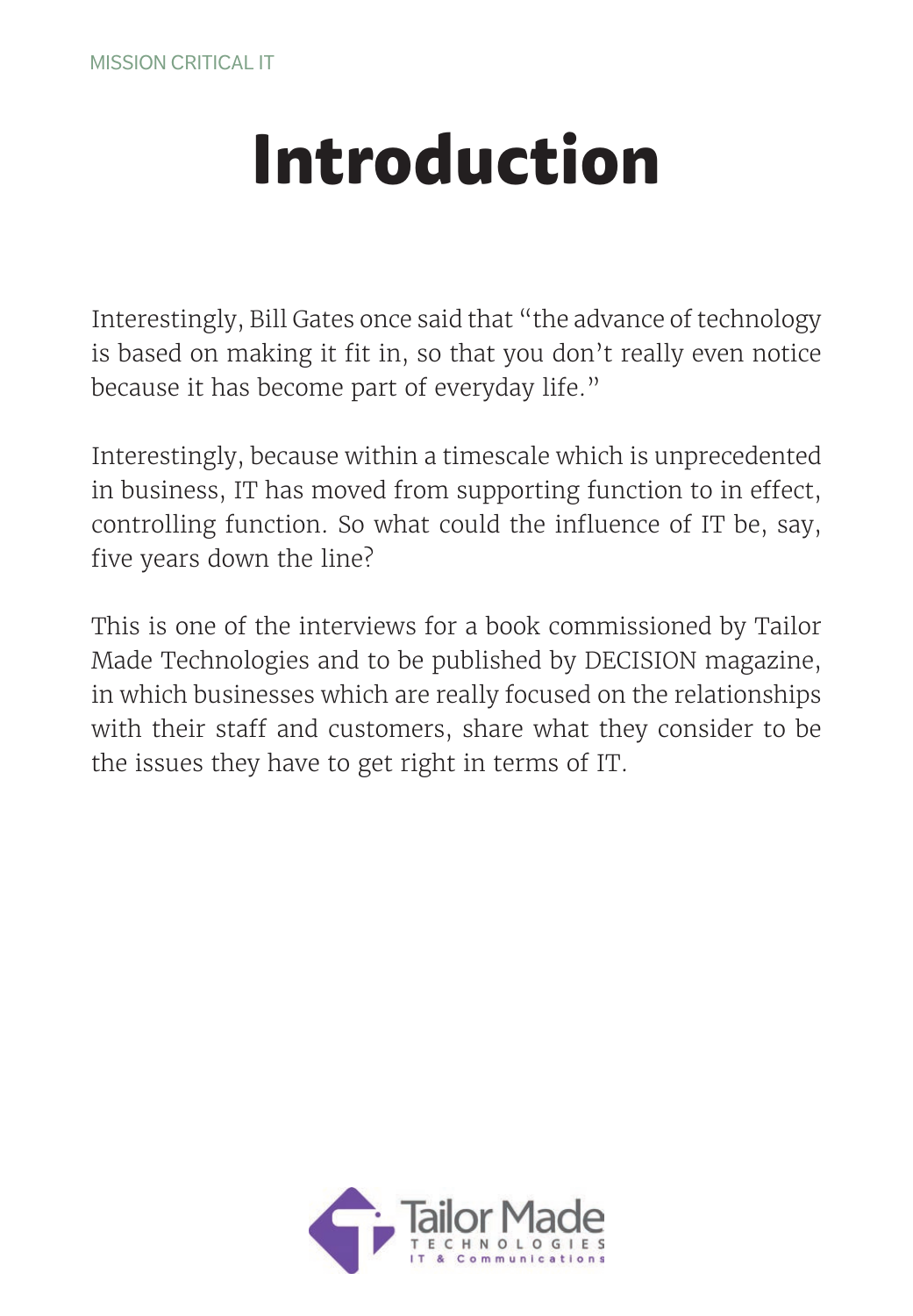## **Why it comes down to trust**

How extraordinarily prescient was Sam Walton? When he founded Walmart in the 1960s, which went on to become the world's biggest bricks and mortar retailer, he declared "high expectations are the key to everything."

Of course he wasn't to know that as a consequence of technology, what customers look for would be increasing exponentially, but arguably the point he was making is even more valid today. If a service provider hasn't got the mechanisms in place to deliver that requirement (and beyond), then they're going to struggle.

"The best way to explain why?" muses Neil Andrews, partner at full service law firm for businesses and individuals Coles Miller, with six offices in Dorset. "I've been here thirty years and our business was established over 100 years ago and we've both survived decades of change in that time. How? Clients have to trust you, not just in terms of the advice they receive but in how it's delivered.

"That is the hallmark of providing professional services. Technology comes in to that massively because clients expect you to meet the standards they experience in other elements of

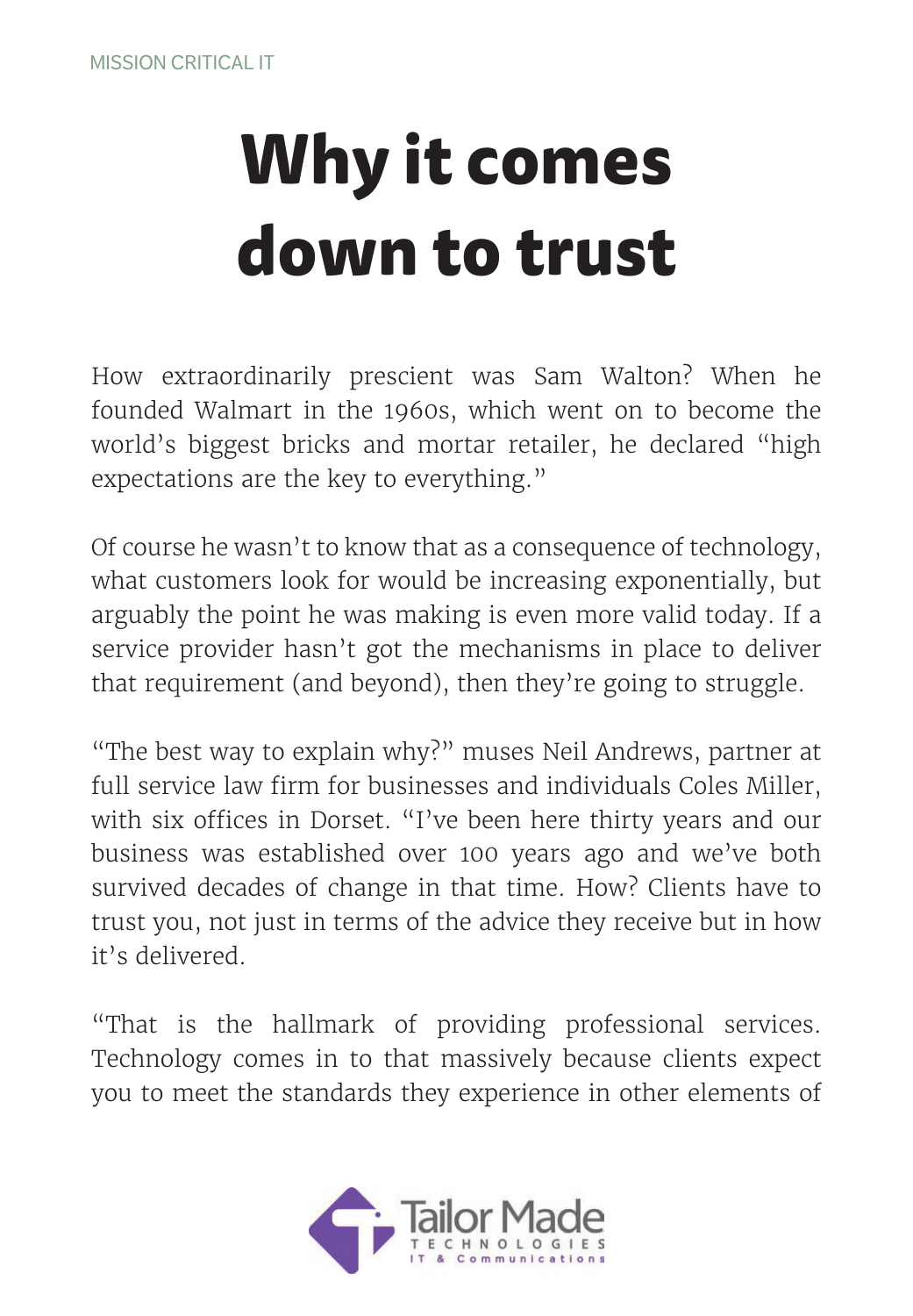*Neil Andrews*



their lives, and if you aren't able to deliver what they require in the way they want, it results in a chink in that trust."

"If you think about the ways in which other sectors have deployed IT, what has happened is that technology has distanced them from their customers. Has it become easier to get in touch with your bank to actually discuss a requirement? It's a broad brush statement, but even if you do manage to speak to someone it's likely they're working to a formulaic script which won't necessarily address your specific issue.

"What should a service provider be looking for from IT? At the very least technology has to enable you to interact in the way the client wants as well as delivering efficiencies which will drive up service levels and profitability; IT means the two aren't mutually exclusive.

"In theory, IT makes updating the client and other parties easier than ever before. Within our customer relationship management system we can decide where the communication points should be and implement them automatically. So for

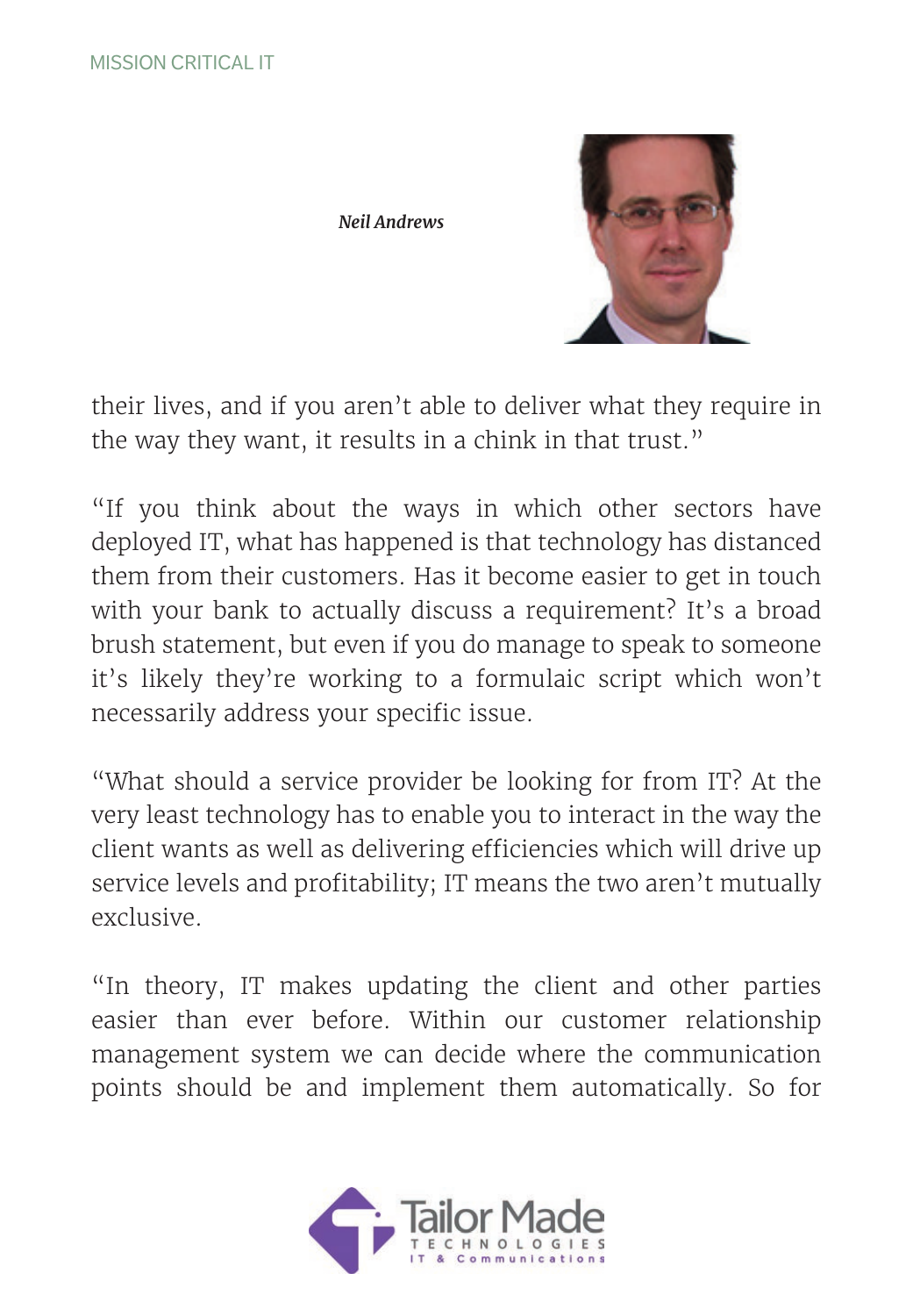example, communication is dispatched to say we've putting in the local authority search for a home buyer, and when the search comes back, an automated status update is then sent out. But the meaning behind what has been uncovered, that's where human input comes in.

"Every service provider has got to keep up to speed to align themselves with customer expectations because if they don't, it's a differentiator but not in a good way. When the pandemic hit, being up-to-date determined whether firms had the capability to enable their people to work as effectively from home as they would in the office in terms of resource and service delivery."

"Evaluating new means of communication is interesting," says Andrews. "One of the things that excites me is the ability to have court documents scanned, OCR'd, and put into an e-bundle with



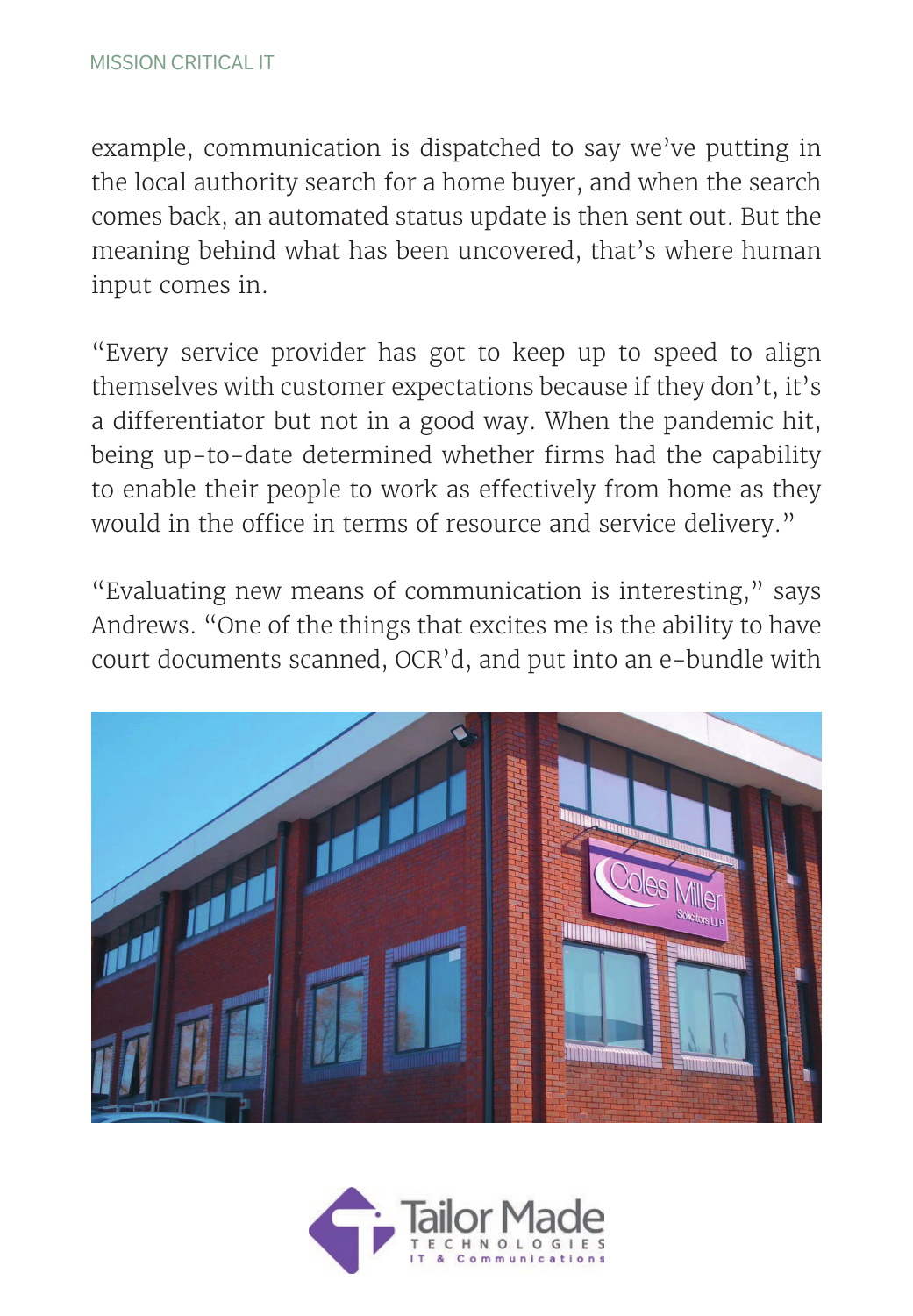digital cross references. It means a bundle can be disseminated without the need to first cut down a forest, although we are talking about huge files.

"So bandwidth is going to be a continuing issue if a lawyer and their partner are both working from home and at the same time their children are also streaming their lessons. Suddenly people aren't going to be able to work effectively because they haven't got sufficient connectivity. There's that joke that if you want to call a family meeting, turn the router off and everyone will make straight for the room where it's located.

"We don't want to be in the vanguard but we have to be poised at least. Take WhatsApp. As a tool internally and for friends and family, it really hits the mark. But is it really becoming a standard form of communication in our sphere of work? The answer might be yes, but not quite how you'd expect.

"Let's say we're in a video conference on the court's platform. If we were in a physical courtroom, the judge can send us out to negotiate a point with the other party. I know there are breakout 'rooms' in Teams but we use WhatsApp to communicate privately with the client during the discussions, safe in the knowledge that WhatsApp is completely out of the loop as far as the other parties are concerned."

Social media and the ease with which anybody can use it to make reference to anyone about anything can create a conundrum. "Our profession's regulator wants the focus to be on quality reviews

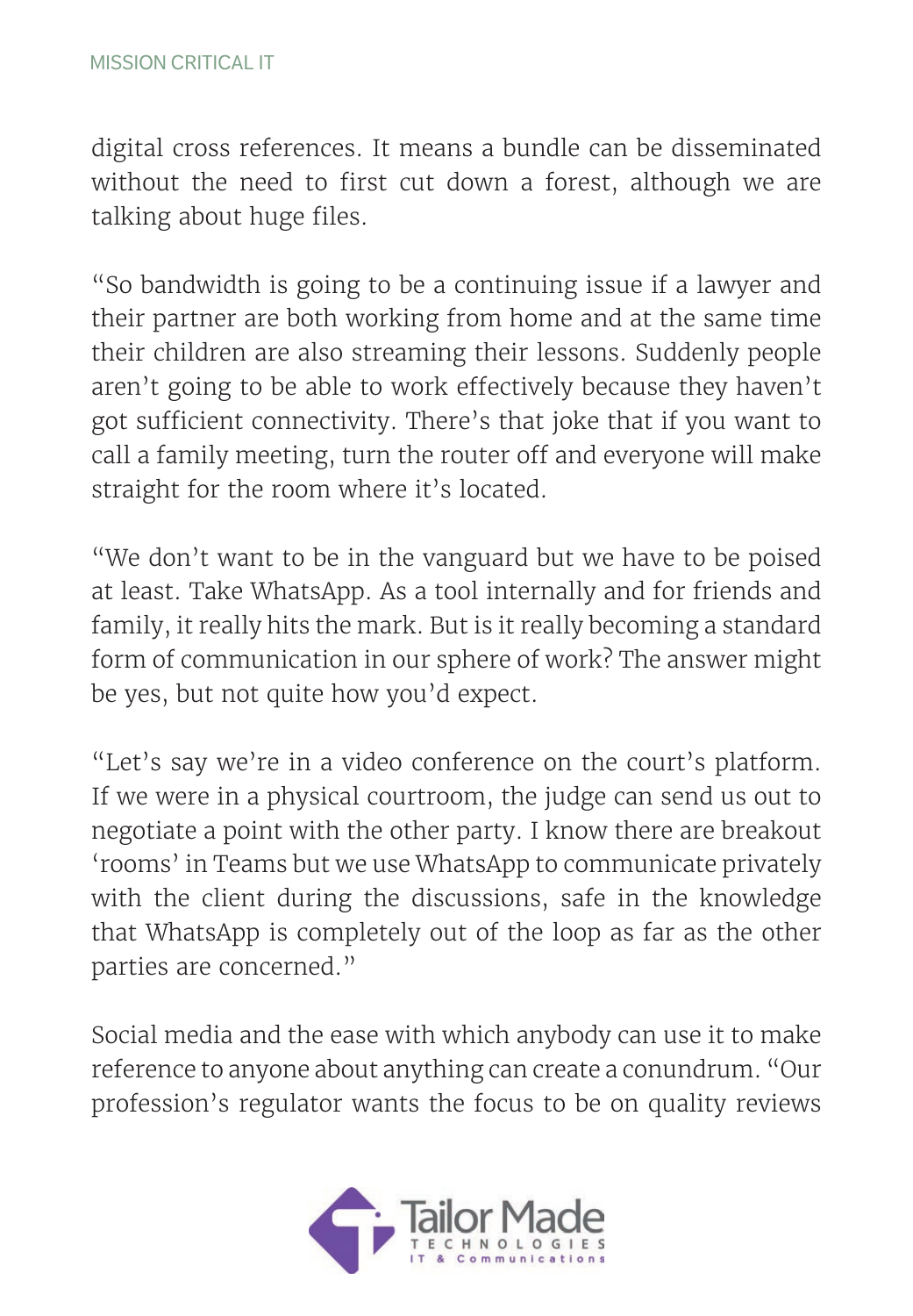

because they want consumers to be able to make informed choices about which lawyers to use," says Tim Sque, IT manager at Coles Miller.

"But there is an inherent problem. If a law firm is doing divorce work, then even in the modern framework of what you could call collaborative law, there will be people who do not get what they want out of the process and can post a negative review about you, even when they weren't actually your client and haven't disclosed the fact."

According to Sque, law firms are approached by sales people all the time because there are so many new products out there. "Onboarding software is something they are pushing at the moment but you have to look at it from the client's perspective," he says. "By that I mean, will they benefit from the features? Technology needs to be used to support the process of building relationships, not just delivering efficiencies.

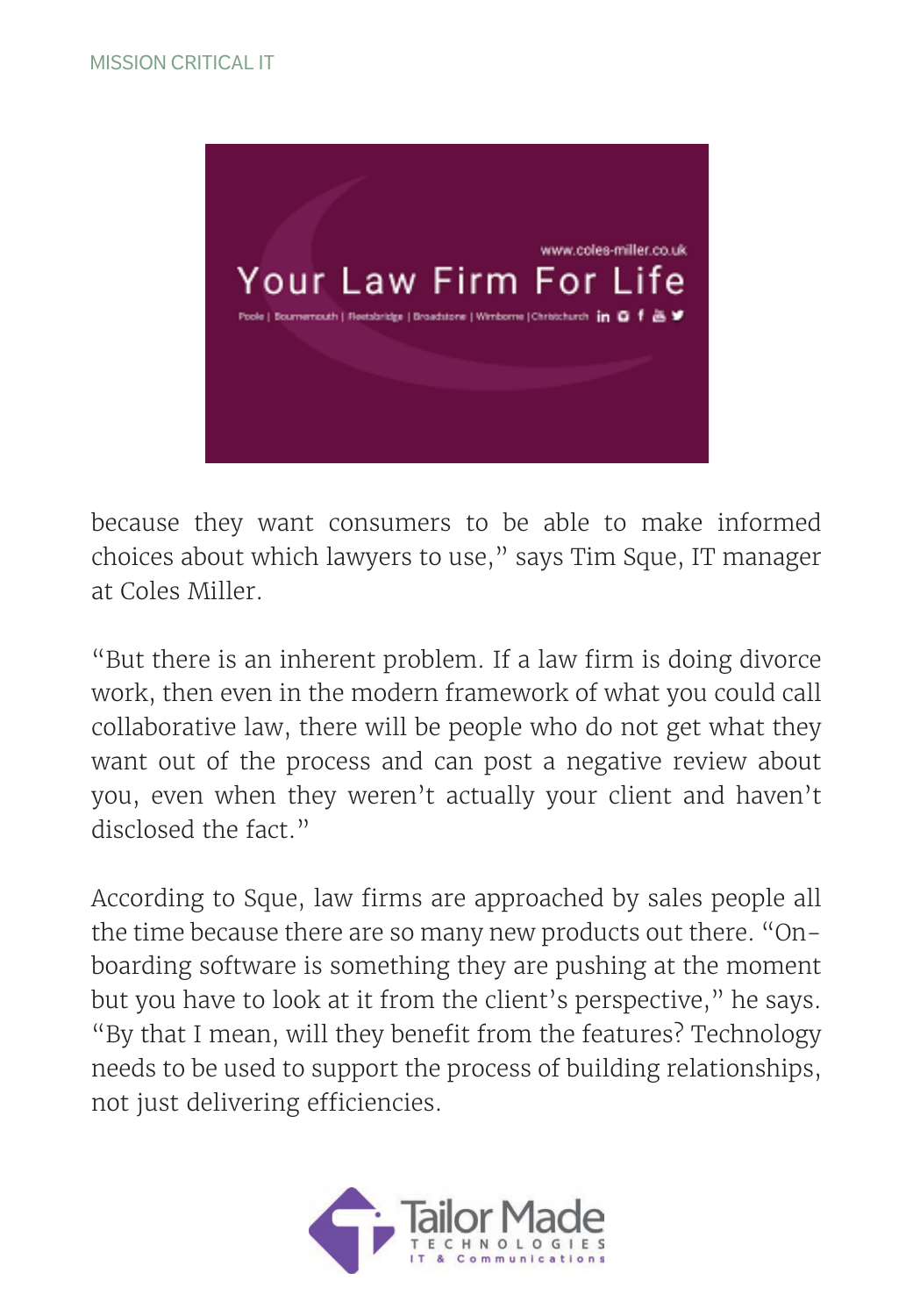*Tim Sque*



"But I don't think you can introduce new IT processes piecemeal. Time and effort has to be put into project management, explaining the purpose, what's going to happen, and providing reassurance and support. Then the reaction from people is more likely to be 'why didn't we do this before?'.

"It's all about buy-in, but you have to demonstrate the advantage to someone in terms of what they will gain from it, rather than just outlining what the benefits are to the business.

"So mobile dictation using our smartphones rather than dedicated equipment was really a breeze to introduce. But there will always be pushback with change and it can simply be because of personal preference rather than resistance to technology. I'm the type of person who likes to read a printout and put in amendments manually, even though I could easily add those comments on screen in a Word document."

Sometimes though, time-honoured procedures have been impervious to technology, and there was nothing any firm could do about it. And then came the pandemic.

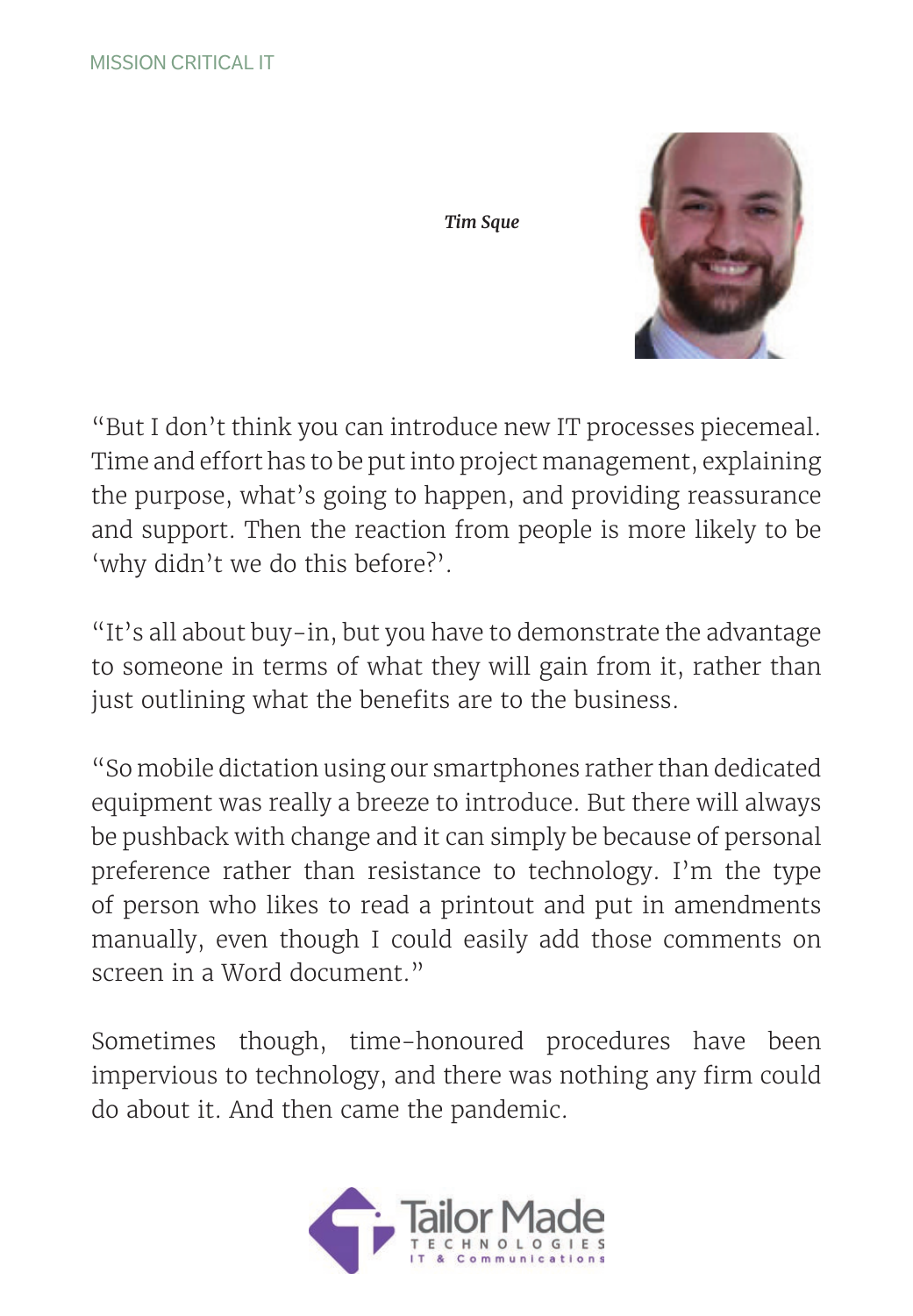"Because wills are still based on nineteenth century legislation, the process which needed to be followed was old fashioned," says Andrews. "The testator had to have individual witnesses physically sign in their presence, but during lockdown, government had to introduce change so that people could witness in other ways, such as through windows (fenestration rather than Microsoft). Electronic signatures have been with us for a few years now but because of having to work around Covid-19, the e-doc with a digital signature is now becoming more of a norm."

Which brings us neatly onto cyber security. "Again, really it's a matter of trust between the adviser and client," says Andrews. "As a profession we are targeted because we handle large cash transfers. Conveyancing is probably where most attacks occur and procedures have to be in place so you don't take a digital communication as an authority to transfer money to a particular bank account. There should be a two or even a three-step verification process to protect the client and the service provider.

"We decided to become Cyber Essentials accredited because that is a fantastic exercise in highlighting the areas to concentrate on. It means we spend money in the right way and that includes an investment in training staff because the weakest link is usually the unwitting recipient of a rogue email."

"For an insurance policy, the proposal form would have had a box to tick if you wanted the addition of cyber cover," recalls Sque. "Now it's a multi-page questionnaire devoted to the subject because there is a need for full-on compliance, and cyber can be

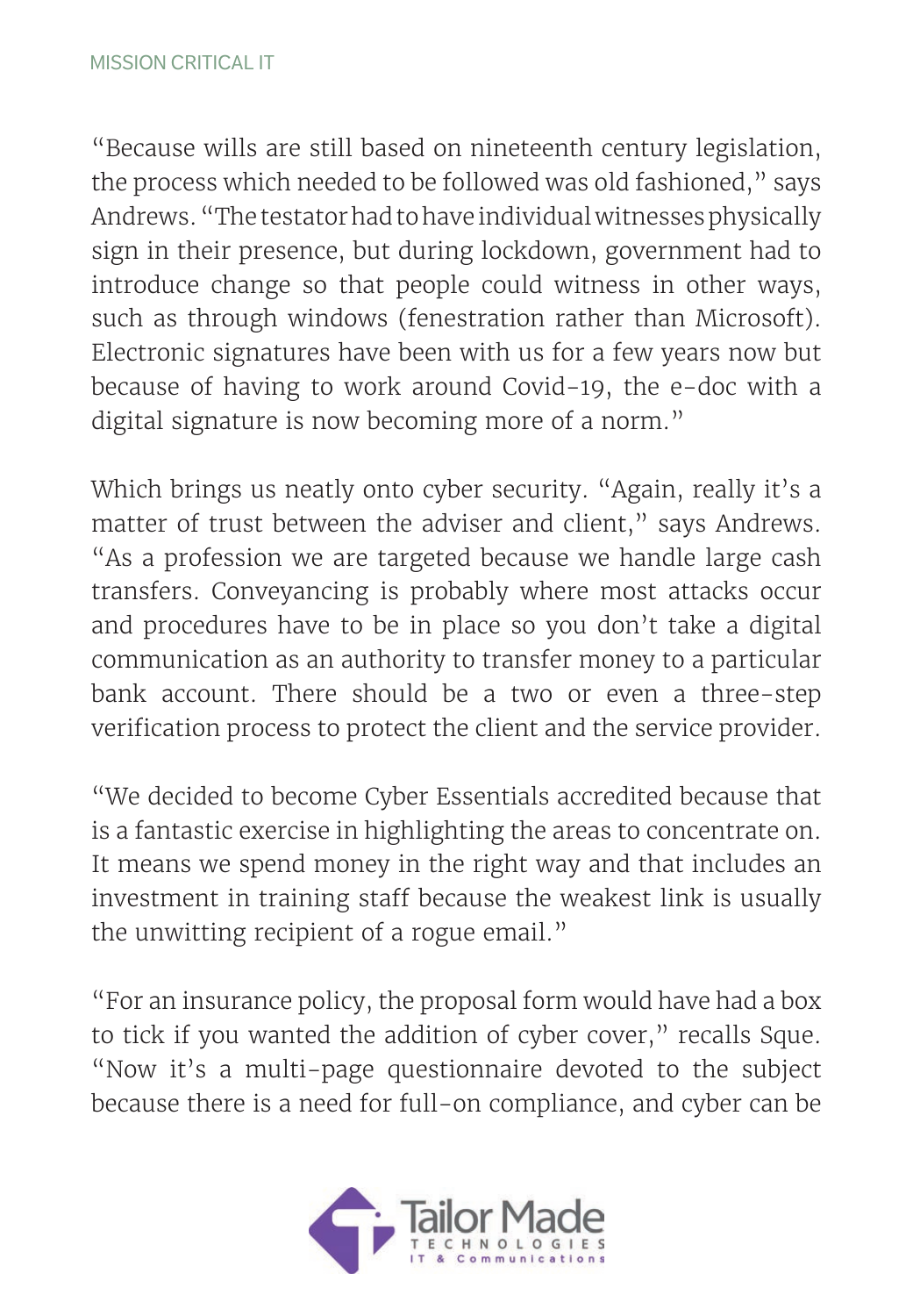covered by a separate policy. Could a firm's cyber security policy be a selling point? I suppose someone considering a particular law firm could ask about their cover."

A perhaps unexpected consequence though of implementing cyber security can be disruption. "A sensitive filter could reject an email from an estate agent you've been dealing with for years because they moved on to Office 365 and now have their own domain, so your system detects there is now a mismatch in the records and rejects their communication," Sque explains.

But perhaps the biggest impact of technology is just beginning to make an appearance. "In litigation, disclosure is regulated and massively, artificial intelligence will have an increasing role in identifying relevant documentation," says Andrews.

"In contract negotiations, a supplier might have the term which says something is to be done within a reasonable interval, but the purchaser could say well, that only means you tried; I want best endeavours. A silly hypothetical example maybe, but AI could be used to determine wherever the word 'endeavour' appears in the text, should it be prefaced by 'best'. But ultimately, and this is the crux of the point I'm making, there needs to be human interaction to validate it. Artificial intelligence can enable us to work through the contract faster and possibly more accurately, but there has to be someone to take responsibility."

www.coles-miller.co.uk